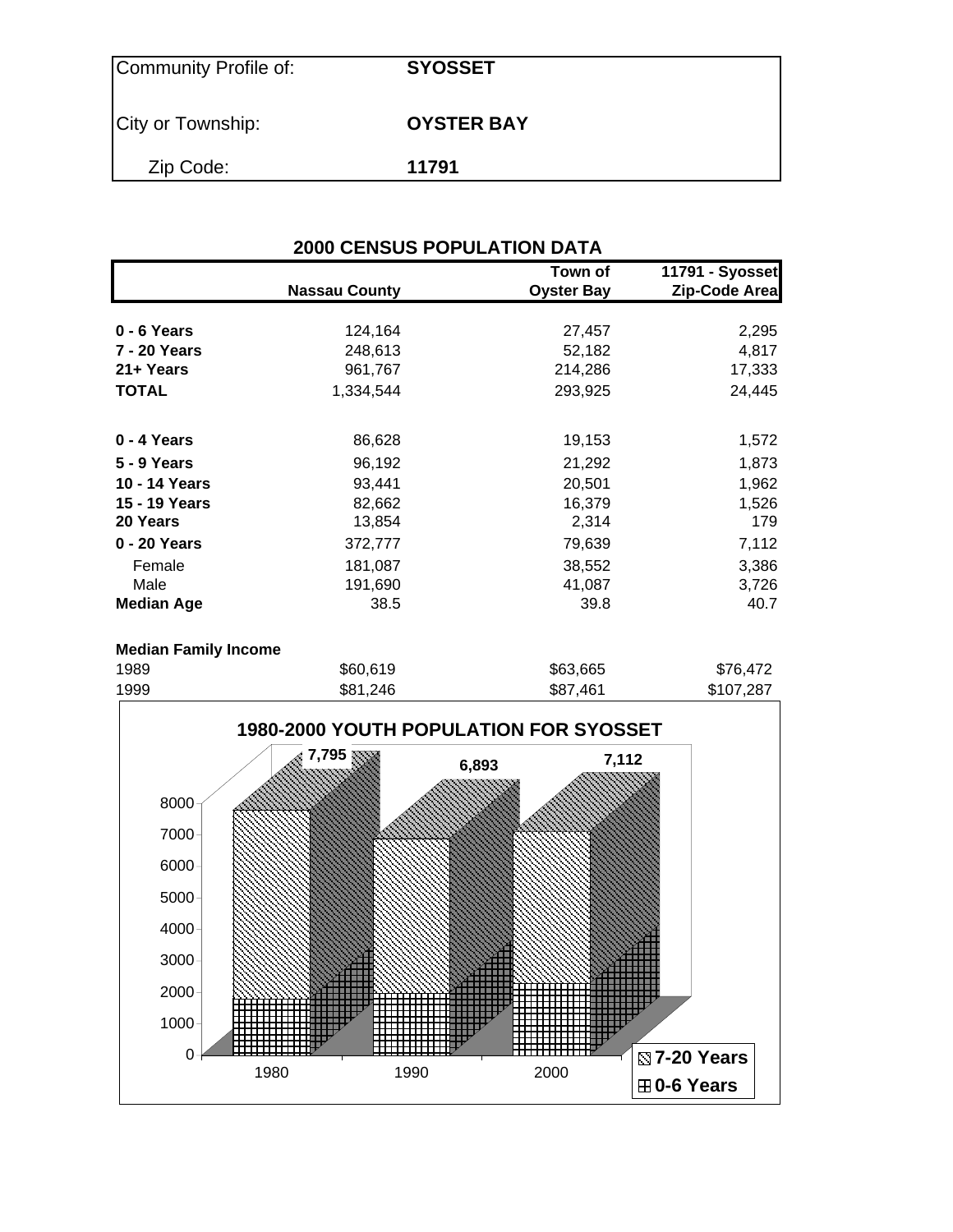0

500

# **Town of 11791 - Syosset Nassau County Oyster Bay Zip-Code Area 0 - 6 Years** 118,978 22,496 22,496 1,982 **7 - 20 Years** 231,792 49,305 4,877 **21+ Years** 978,505 218,082 15,448<br>**TOTAL** 1,329,275 289,884 285,307 1,329,275 **0 - 4 Years** 83,639 16,110 1,426 **5 - 9 Years** 90,106 16,875 1,351 **10 - 14 Years** 82,042 17,814 1,676 **15 - 19 Years** 79,040 17,385 1,977 **20 Years** 15,943 3,618 3,618 430 **0 - 20 Years** 350,770 71,801 6,859 **1990-2000 SYOSSET POPULATION PROJECTIONS FOR FOUR AGE GROUPS** 2,500 2,000 1,500 图 **0-4** × ×. x **5-9 10-14** 1,000 **15-19**

2001 2002 2003 2004 2005 2006 2007 2008 2009 2010

### **2000 POPULATION PROJECTION DATA**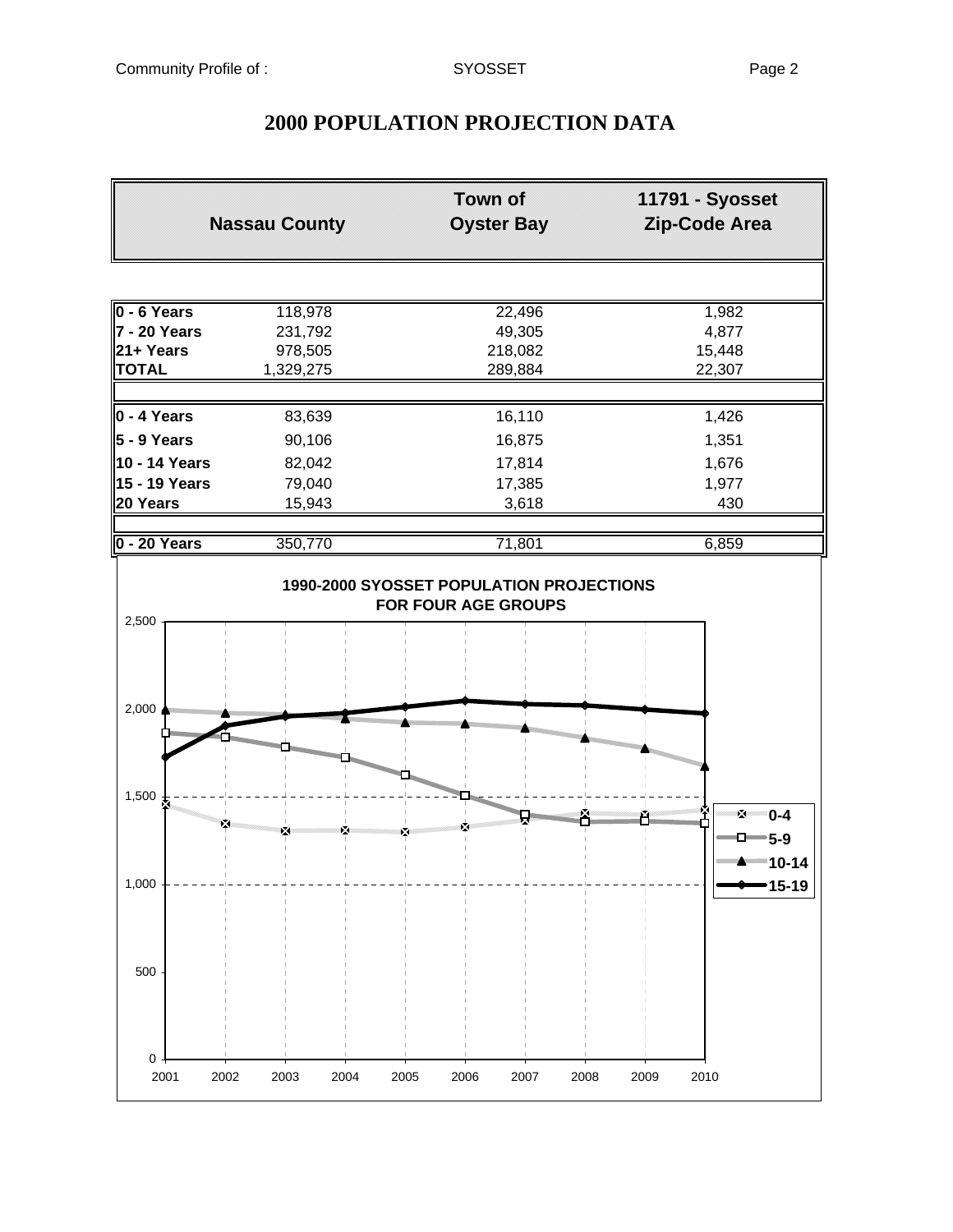#### **TEMPORARY ASSISTANCE TO NEEDY FAMILIES (Formerly AFDC) (NUMBER OF INDIVIDUALS)**

|      |               | Town of           | 16-20 y       |
|------|---------------|-------------------|---------------|
| Year | Nassau County | <b>Oyster Bay</b> | Zip-Code Area |
|      |               |                   |               |
| 1985 | 15,963        | 1,051             | 24            |
| 1986 | 15,337        | 946               | 31            |
| 1987 | 13,321        | 807               | 28            |
| 1988 | 12,410        | 782               | 16            |
| 1989 | 11,950        | 704               | 23            |
| 1990 | 12,607        | 737               | 23            |
| 1991 | 15,317        | 898               | 20            |
| 1992 | 16,528        | 963               | 35            |
| 1993 | 20,129        | 1,245             | 33            |
| 1994 | 20,622        | 1,366             | 36            |
| 1995 | 20,229        | 1,211             | 21            |
| 1996 | 17,800        | 954               | 15            |
| 1997 | 14,940        | 836               | 48            |
| 1998 | 12,706        | 695               | 47            |
| 1999 | 10,825        | 695               | 44            |

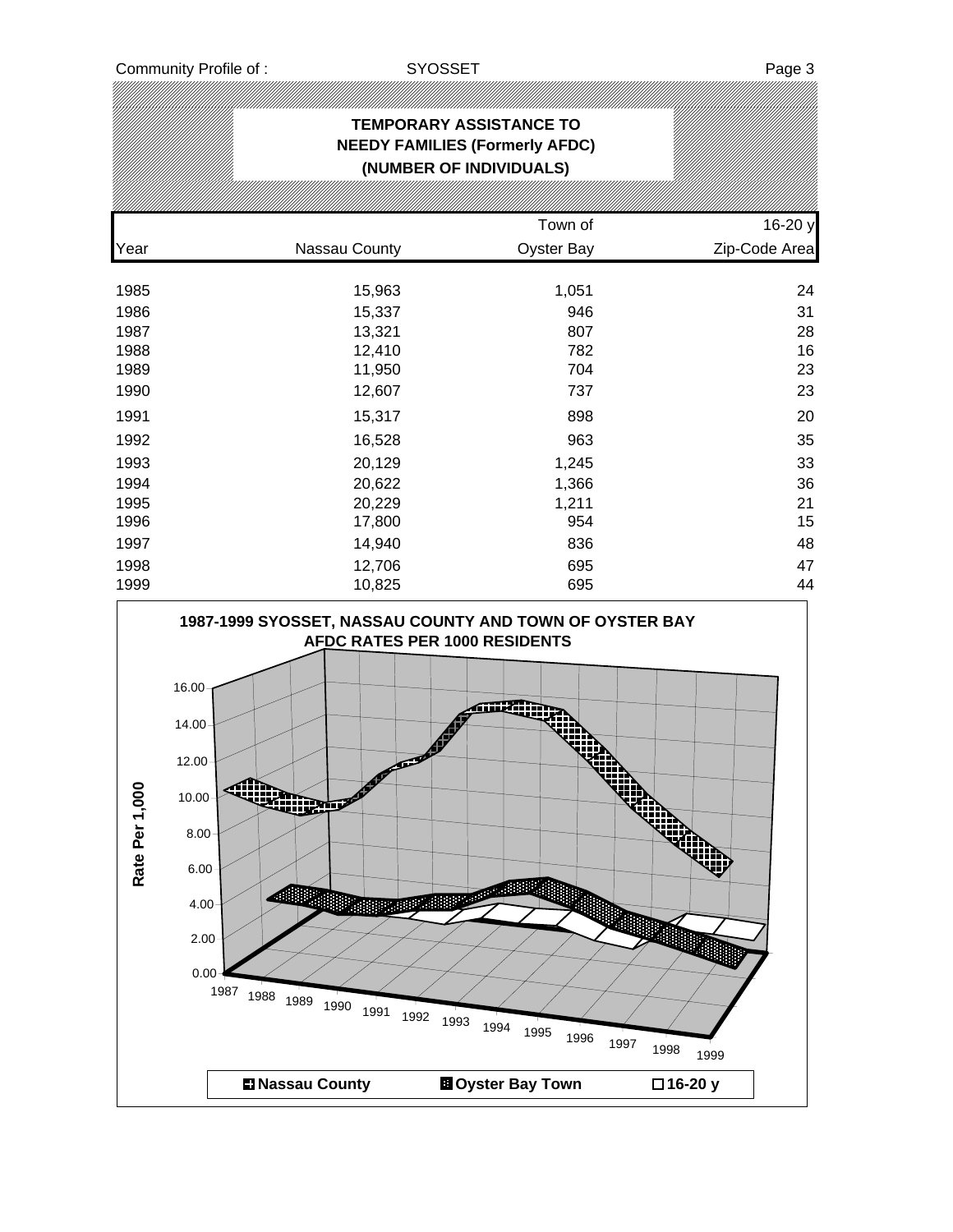#### **11791 ZIP-CODE AREA RESIDENT YOUTH OFFENSES**

|              |                | 7-15 Years Old     |                |                         |
|--------------|----------------|--------------------|----------------|-------------------------|
|              |                | <b>Station</b>     | Subjects of    |                         |
| Year         | <b>Arrests</b> | <b>Adjustments</b> | Investigation  | <b>Totals</b>           |
| 1990         | 14             | 101                | $\overline{7}$ | 122                     |
| 1991         | 11             | 126                | 13             | 150                     |
| 1992         | 9              | 141                | 21             | 171                     |
| 1993         | 24             | 130                | 13             | 167                     |
| 1994         | 24             | 72                 | 12             | 108                     |
| 1995         | 19             | 86                 | 19             | 124                     |
| 1996         | 24             | 43                 | 13             | 80                      |
| 1997         | 26             | 58                 | 8              | 92                      |
|              |                |                    |                |                         |
|              |                | 16-20 Years Old    |                |                         |
|              |                | <b>Subjects of</b> |                | <b>All Ages</b>         |
| Year         | <b>Arrests</b> | Investigation      | <b>Totals</b>  | <b>Total Incidents*</b> |
| 1990         | 26             | 19                 | 45             | 170                     |
| 1991         | 40             | 33                 | 73             | 227                     |
| 1992         | 35             | 35                 | 70             | 243                     |
| 1993         | 37             | 57                 | 94             | 261                     |
| 1994         | 26             | 50                 | 76             | 184                     |
| 1995         | 35             | 56                 | 91             | 215                     |
| 1996<br>1997 | 38             | 42                 | 80             | 160                     |

#### **Syosset and Nassau County Youth Offense Rates Per 1,000: 1988-1997**



\* Total incidents include arrests, station adjustments and subjects of investigation for 1988 - 1995. Subjects were not available prior to 1988. Youth offense data does not include data on convictions following from some of these arrests.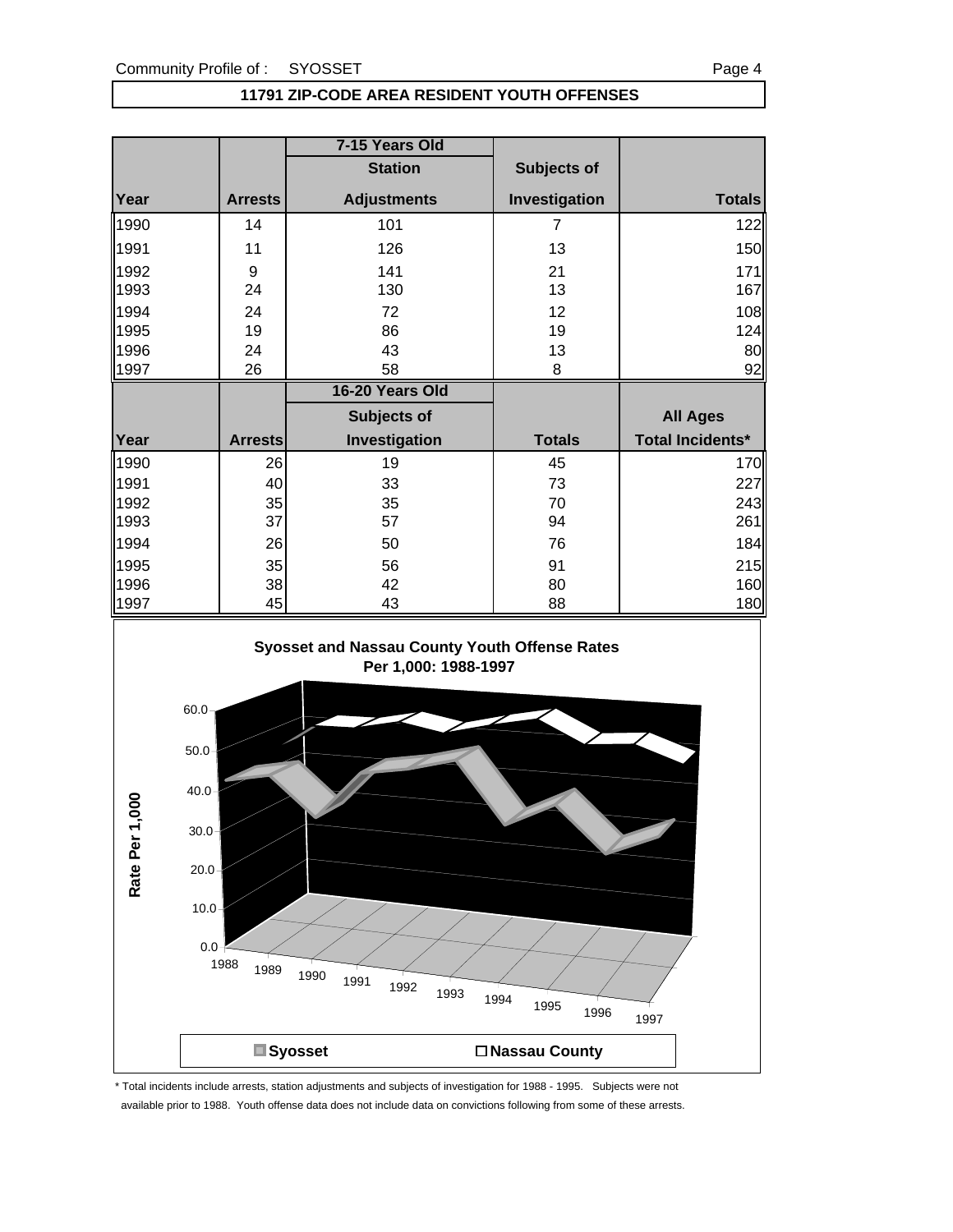Community Profile of : SYOSSET Page 5

| <b>11791 ZIP-CODE AREA RESIDENT YOUTH OFFENSES</b> |                                                                                           |     |                                                                   |                                             |                       |                    |                                                                  |                   |                     |
|----------------------------------------------------|-------------------------------------------------------------------------------------------|-----|-------------------------------------------------------------------|---------------------------------------------|-----------------------|--------------------|------------------------------------------------------------------|-------------------|---------------------|
|                                                    | Youth Offense Rate Per 1000 Resident Youth<br><b>For Combined Offense Types and Total</b> |     |                                                                   |                                             |                       |                    |                                                                  |                   |                     |
|                                                    |                                                                                           |     |                                                                   |                                             |                       |                    | <b>Criminal</b>                                                  |                   |                     |
| Year                                               | Drug &                                                                                    |     | <b>Violent &amp;</b><br>Alcohol Threatening                       | <b>Property</b>                             | <b>Status</b>         | <b>Theft</b>       | <b>Nonconf</b>                                                   | <b>Other</b>      | <b>Total</b>        |
| 1990                                               |                                                                                           | 2.9 | 4.5                                                               | 3.9                                         | 14.7                  | 5.3                | 1.0                                                              | 1.4               | 34.7                |
| 1991                                               |                                                                                           | 3.5 | 8.0                                                               | 4.7                                         | 20.9                  | 5.7                | 0.4                                                              | 3.3               | 46.6                |
| 1992                                               |                                                                                           | 2.2 | 6.4                                                               | 7.2                                         | 20.6                  | 5.2                | 3.4                                                              | 2.8               | 48.5                |
| 1993                                               |                                                                                           | 2.2 | 5.3                                                               | 5.5                                         | 28.1                  | 4.3                | 1.6                                                              | 4.2               | 51.6                |
| 1994                                               |                                                                                           | 1.8 | 5.3                                                               | 3.8                                         | 16.0                  | 4.4                | 2.0                                                              | 3.8               | 37.2                |
| 1995                                               |                                                                                           | 2.4 | 6.2                                                               | 2.8                                         | 18.2                  | 6.0                | 1.2                                                              | 6.0               | 43.1                |
| 1996                                               |                                                                                           | 1.8 | 5.5                                                               | 3.9                                         | 8.8                   | 4.9                | 1.2                                                              | 6.5               | 32.7                |
| 1997                                               |                                                                                           | 2.9 | 7.2                                                               | 3.4                                         | 13.7                  | 6.7                | 0.6                                                              | 3.2               | 37.9                |
|                                                    |                                                                                           |     |                                                                   | <b>For Combined Offense Types and Total</b> | <b>Youth Offenses</b> |                    |                                                                  |                   |                     |
|                                                    |                                                                                           |     |                                                                   |                                             |                       |                    |                                                                  |                   |                     |
|                                                    | Drug &                                                                                    |     | <b>Violent &amp;</b>                                              |                                             |                       |                    | <b>Criminal</b>                                                  |                   |                     |
| Year<br>1990                                       |                                                                                           | 14  | <b>Alcohol Threatening</b><br>22                                  | <b>Property</b><br>19                       | <b>Status</b><br>72   | <b>Theft</b><br>26 | <b>Nonconf</b><br>5                                              | <b>Other</b><br>7 | <b>Total</b><br>170 |
| 1991                                               |                                                                                           | 17  | 39                                                                | 23                                          | 102                   | 28                 | $\overline{2}$                                                   | 16                | 227                 |
| 1992                                               |                                                                                           | 11  | 32                                                                | 36                                          | 103                   | 26                 | 17                                                               | 14                | 243                 |
| 1993                                               |                                                                                           | 11  | 27                                                                | 28                                          | 142                   | 22                 | 8                                                                | 21                | 261                 |
| 1994                                               |                                                                                           | 9   | 26                                                                | 19                                          | 79                    | 22                 | 10                                                               | 19                | 184                 |
| 1995                                               |                                                                                           | 12  | 31                                                                | 14                                          | 91                    | 30                 | 6                                                                | 30                | 215                 |
| 1996                                               |                                                                                           | 9   | 27                                                                | 19                                          | 43                    | 24                 | 6                                                                | 32                | 160                 |
| 1997                                               |                                                                                           | 14  | 34                                                                | 16                                          | 65                    | 32                 | 3                                                                | 15                | 180                 |
|                                                    | 16.0<br>14.0                                                                              |     | 1990-1997 Violent & Threatening, and Drug & Alcohol Youth Offense | <b>Rates in Syosset and Nassau County</b>   |                       |                    |                                                                  |                   |                     |
|                                                    | 12.0                                                                                      |     |                                                                   |                                             |                       |                    |                                                                  |                   |                     |
|                                                    | 10.0                                                                                      |     |                                                                   |                                             |                       |                    |                                                                  |                   |                     |
| Rate Per 1,000                                     | 8.0                                                                                       |     |                                                                   |                                             |                       |                    |                                                                  |                   |                     |
|                                                    | 6.0                                                                                       |     |                                                                   |                                             |                       |                    |                                                                  |                   |                     |
|                                                    | 4.0                                                                                       |     |                                                                   |                                             |                       |                    |                                                                  |                   |                     |
|                                                    | 2.0                                                                                       |     |                                                                   |                                             |                       |                    |                                                                  |                   |                     |
|                                                    | 0.0<br>1990                                                                               |     | 1992<br>1991                                                      | 1993                                        |                       | 1994               | 1995                                                             | 1996              | 1997                |
|                                                    |                                                                                           | x   | Nassau County Alc/Drug /k<br>-Syosset Alc/Drug/k                  |                                             |                       |                    | -D-Nassau County Violent/Threat/k<br>-B-Syosset Violent/Threat/k |                   |                     |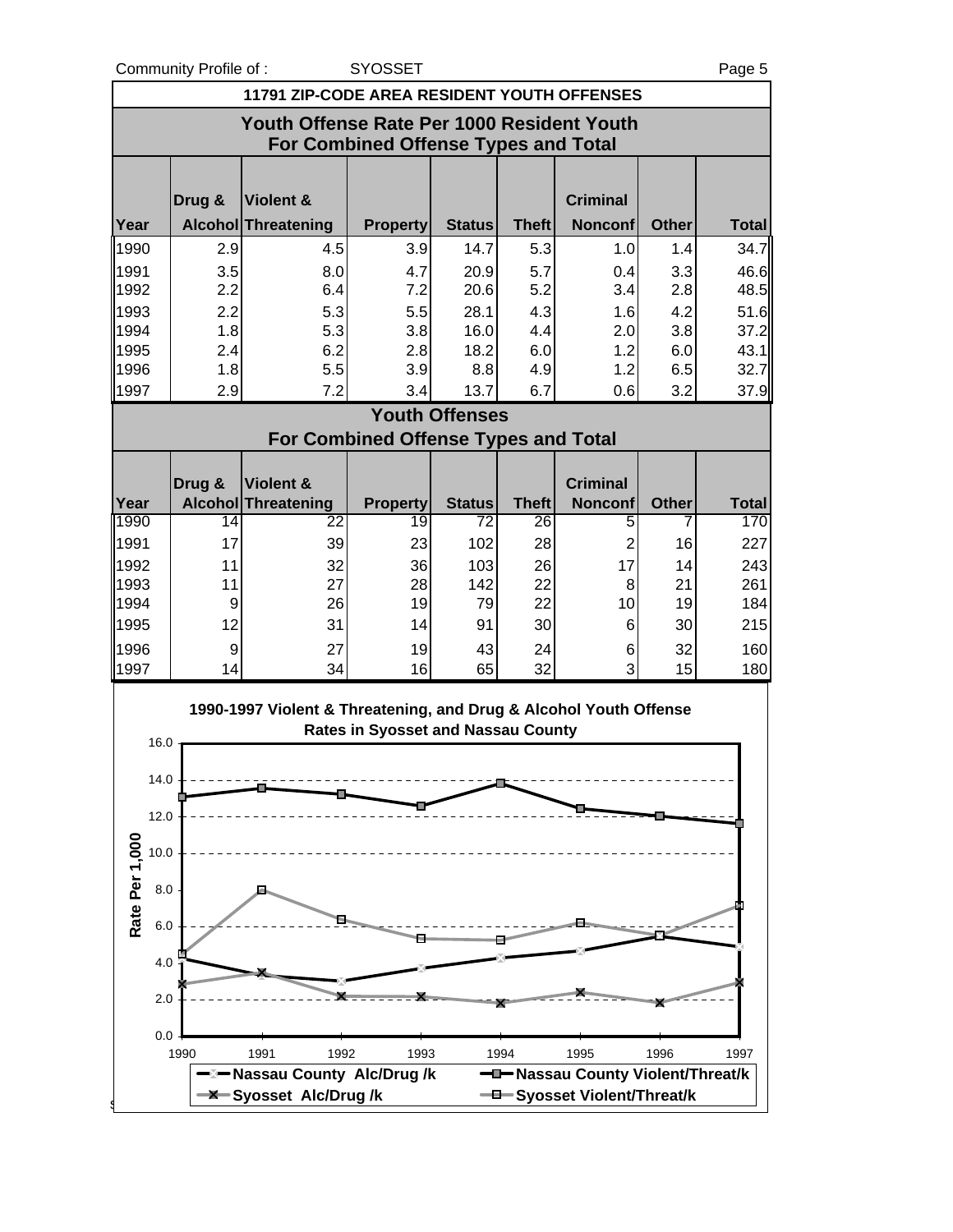

"Other" communities include Jericho, Hempstead, Westbury, Oyster Bay, Glen Cove, Roosevelt, Inwood & Levittown. Each community comprises less than 2% of all offenses committed by Syosset youth.



"Other" Communities include Pt Washington, Hempstead, E Meadow, E Norwich, Jericho & Oyster Bay.

Each comprise less than 1% of all offenses occurring in Syosset.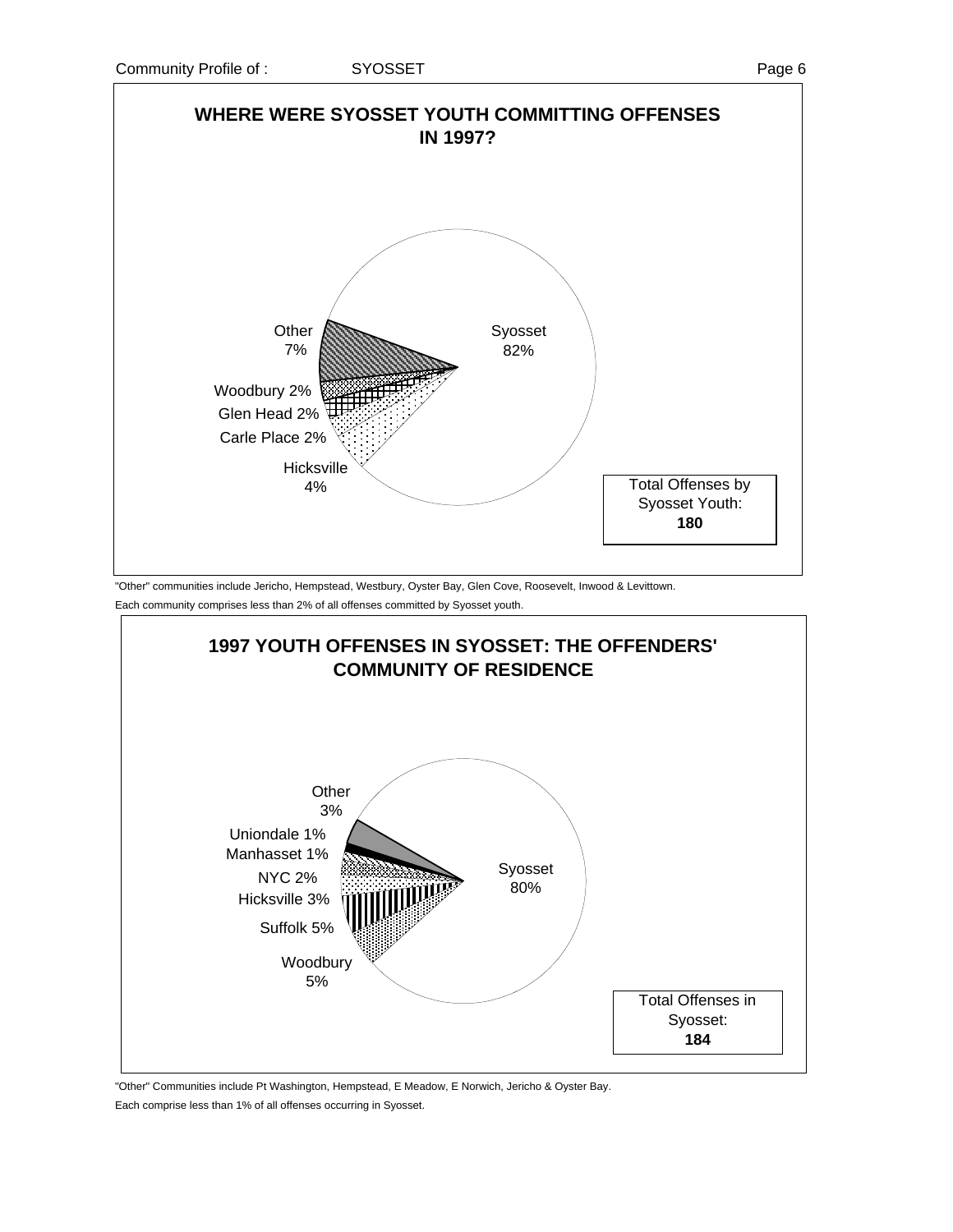|                      |                |                 |                |                | . ت            |                |                |           |
|----------------------|----------------|-----------------|----------------|----------------|----------------|----------------|----------------|-----------|
|                      |                |                 |                |                |                |                |                | 1991-97   |
|                      |                |                 |                |                |                |                |                | Percent   |
| Age                  | 1991           | 1992            | 1993           | 1994           | 1995           | 1996           | 1997           | Change    |
| 10 Yr & Less         | $\overline{2}$ | $\overline{0}$  | 2              | $\mathbf 0$    | $\mathbf 0$    | $\mathbf 0$    | $\Omega$       | $-100.0%$ |
| $\%$                 | 2.1%           | 0.0%            | 1.4%           | 0.0%           | 0.0%           | 0.0%           | 0.0%           |           |
| 11 to 12             | 13             | 20              | 9              | 5              | $\overline{1}$ | $\overline{2}$ | 5              | $-61.5%$  |
| $\frac{0}{0}$        | 13.5%          | 20.2%           | 6.5%           | 6.9%           | 1.1%           | 4.9%           | 7.7%           |           |
| 13                   | 18             | $6\phantom{1}6$ | 17             | 5              | 9              | 2              | 12             | $-33.3%$  |
| $\%$                 | 18.8%          | 6.1%            | 12.3%          | 6.9%           | 10.3%          | 4.9%           | 18.5%          |           |
| 14                   | 35             | 30              | 26             | 17             | 14             | 15             | 12             | $-65.7%$  |
| $\frac{0}{0}$        | 36.5%          | 30.3%           | 18.8%          | 23.6%          | 16.1%          | 36.6%          | 18.5%          |           |
| 15                   | 18             | 29              | 46             | 21             | 29             | 10             | 18             | 0.0%      |
| $\%$                 | 18.8%          | 29.3%           | 33.3%          | 29.2%          | 33.3%          | 24.4%          | 27.7%          |           |
| 16                   | 6              | 13              | 28             | 20             | 25             | 6              | 9              | 50.0%     |
| $\%$                 | 6.3%           | 13.1%           | 20.3%          | 27.8%          | 28.7%          | 14.6%          | 13.8%          |           |
| 17                   | $\overline{4}$ | 1               | $\overline{7}$ | 2              | $\overline{7}$ | 4              | $\overline{7}$ | 75.0%     |
| $\%$                 | 4.2%           | 1.0%            | 5.1%           | 2.8%           | 8.0%           | 9.8%           | 10.8%          |           |
| 18                   | $\overline{0}$ | $\overline{0}$  | $\overline{2}$ | $\overline{2}$ | $\mathbf{1}$   | $\mathbf 1$    | $\Omega$       |           |
| $\frac{0}{0}$        | 0.0%           | 0.0%            | 1.4%           | 2.8%           | 1.1%           | 2.4%           | 0.0%           |           |
| 19 to 20             | $\overline{0}$ | $\overline{0}$  | 1              | $\Omega$       | 1              | 1              | $\overline{2}$ |           |
| %                    | 0.0%           | 0.0%            | 0.7%           | 0.0%           | 1.1%           | 2.4%           | 3.1%           |           |
| <b>Syosset</b>       |                |                 |                |                |                |                |                |           |
| <b>Total</b>         | 96             | 99              | 138            | 72             | 87             | 41             | 65             | $-32.3%$  |
| Rate Per 1,000       | 19.1           | 18.9            | 25.6           | 13.2           | 16.1           | 7.7            | 12.4           | $-35.2%$  |
| <b>Nassau County</b> |                |                 |                |                |                |                |                |           |
| Rate Per 1,000       | 5.19           | 6.63            | 8.98           | 8.68           | 7.52           | 7.23           | 7.30           | 40.5%     |

#### **Resident Syosset Runaway and Homeless Youth by Age Group**

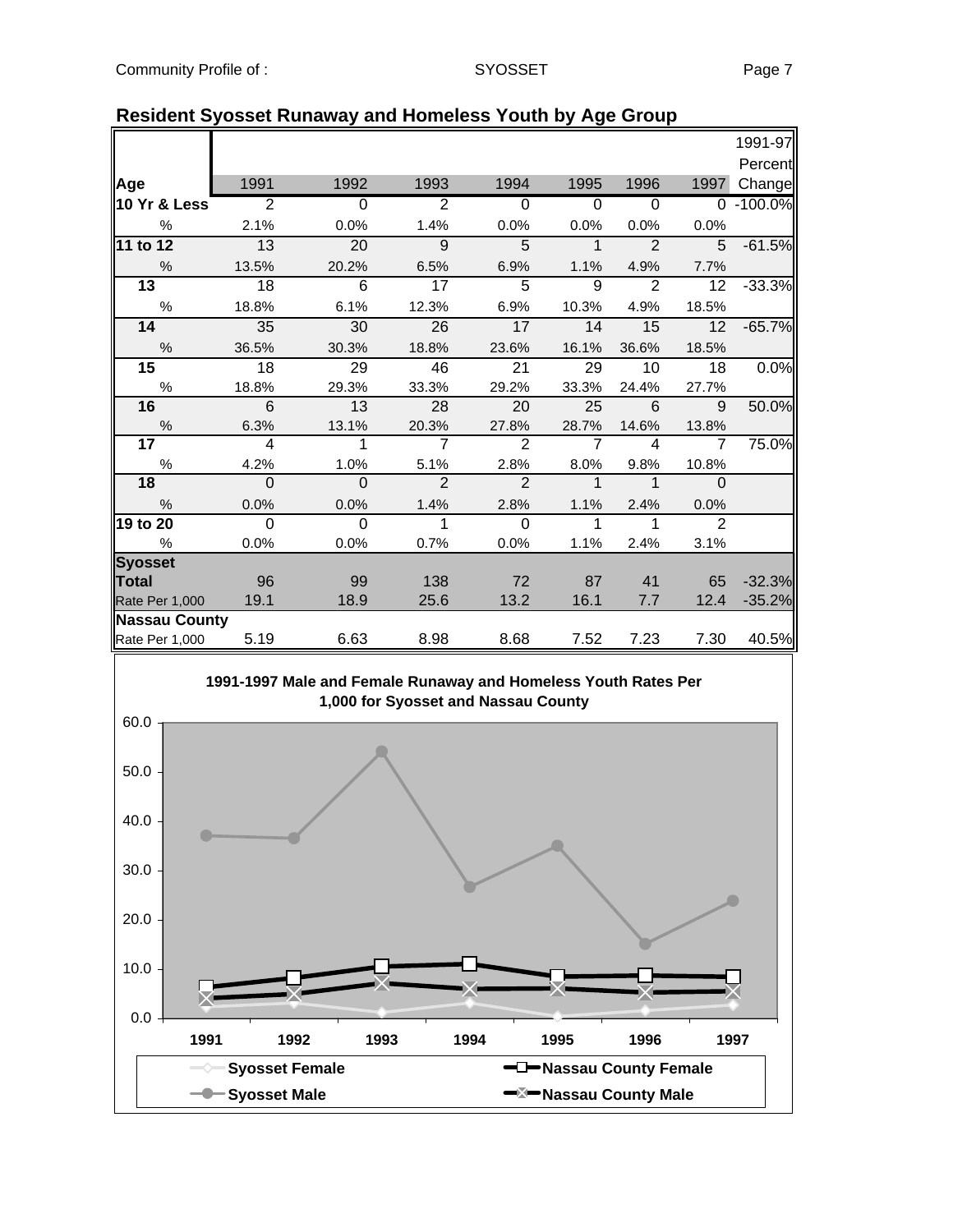Community Profile of : SYOSSET Page 8

#### **PUBLIC SCHOOL ENROLLMENT IN SYOSSET CSD**

|      | European          | African  |          | Asian    | <b>Native</b>                                         |               |       |
|------|-------------------|----------|----------|----------|-------------------------------------------------------|---------------|-------|
| Year | American          | American | Latino   | American | American                                              | Total         |       |
|      |                   |          |          |          |                                                       |               |       |
| 1987 | 5,004             | 8        | 33       | 401      | 17                                                    | 5,463         |       |
| 1988 | 4,753             | 9        | 52       | 521      | $\overline{2}$                                        | 5,337         |       |
| 1989 | 4,672             | 13       | 54       | 531      | $\overline{2}$                                        | 5,272         |       |
| 1990 | 4,506             | 13       | 53       | 613      | 0                                                     | 5,185         |       |
| 1991 | 4,383             | 16       | 56       | 682      | 0                                                     | 5,137         |       |
| 1992 | 4,585             | 15       | 55       | 481      | 0                                                     | 5,136         |       |
| 1993 | 4,415             | 11       | 63       | 687      | 0                                                     | 5,176         |       |
| 1994 | 4,527             | 11       | 49       | 690      | 0                                                     | 5,277         |       |
| 1995 | 4,488             | 9        | 54       | 725      | 0                                                     | 5,276         |       |
| 1996 | 4,587             | 16       | 51       | 711      | 0                                                     | 5,365         |       |
| 1997 | 4,646             | 16       | 65       | 816      | 0                                                     | 6,252         |       |
| 1998 | 4,817             | 13       | 72       | 791      | 0                                                     | 5,693         |       |
| 1999 | 4,956             | 16       | 87       | 796      | 0                                                     | 5,855         |       |
|      |                   |          |          |          | Net Change in School Enrollment Between 1987 and 1999 |               |       |
|      |                   | European | African  |          | Asian                                                 | <b>Native</b> |       |
|      | 1987-99           | American | American | Latino   | American                                              | American      | Total |
|      | Change in Number  | $-48$    | 8        | 54       | 395                                                   | $-17$         | 392   |
|      | Change as Percent | $-1%$    | 100%     | 164%     | 99%                                                   | $-100%$       | 7%    |
|      |                   |          |          |          | Net Change in School Enrollment Between 1993 and 1999 |               |       |
|      |                   | European | African  |          | Asian                                                 | Native        |       |
|      | 1993-99           | American | American | Latino   | American                                              | American      | Total |



\* The 1993-1999 changes for Native Americans have been excluded from this chart because there were fewer than 10 enrolled in 1993. This policy is meant to avoid distorted percent comparisons among groups.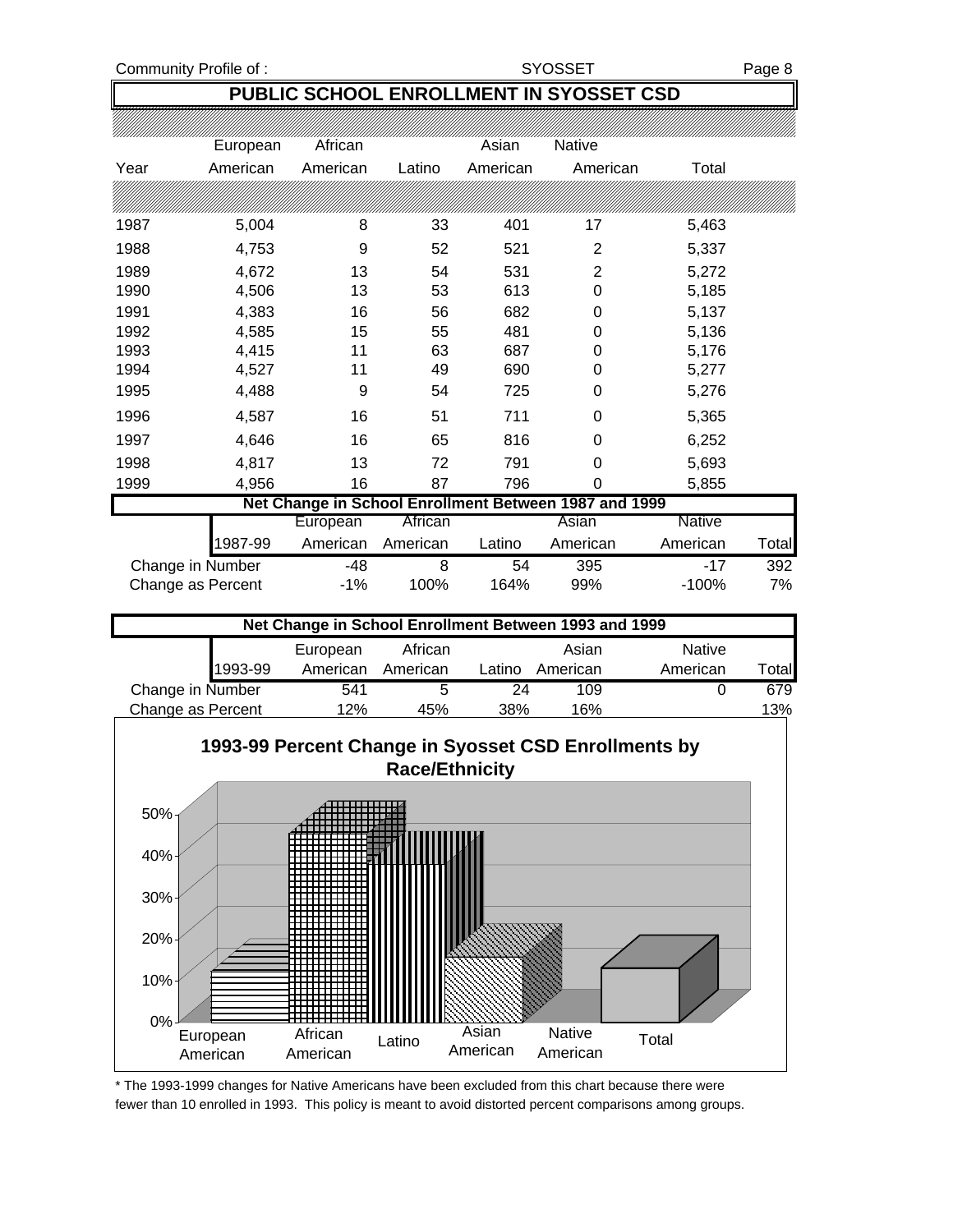#### SYOSSET

#### **REPORTED LIMITED ENGLISH PROFICIENT ENGLISH LANGUAGE LEARNERS (LEP/ELLs) IN SYOSSET CSD\***

|             |                                                   | Reported Number and Percent of LEP/ELL Students in Syosset CSD, |                                     |                         |               |                         |  |  |  |
|-------------|---------------------------------------------------|-----------------------------------------------------------------|-------------------------------------|-------------------------|---------------|-------------------------|--|--|--|
|             |                                                   |                                                                 | <b>Oyster Bay and Nassau County</b> |                         |               |                         |  |  |  |
|             | <b>Town of Oyster Bay</b><br><b>Nassau County</b> |                                                                 |                                     |                         |               |                         |  |  |  |
| Year        | <b>Number</b>                                     | <b>Syosset CSD</b><br><b>Percent of</b>                         | <b>Number</b>                       | <b>Percent of</b>       | <b>Number</b> | <b>Percent of</b>       |  |  |  |
|             |                                                   | <b>Total Enrollment</b>                                         |                                     | <b>Total Enrollment</b> |               | <b>Total Enrollment</b> |  |  |  |
| 1992        | 120                                               | 2.3%                                                            | 837                                 | 2.2%                    | 6,044         | 3.5%                    |  |  |  |
| 1993        | 104                                               | 2.0%                                                            | 873                                 | 2.3%                    | 6,963         | 4.0%                    |  |  |  |
| 1994        | 103                                               | 2.0%                                                            | 874                                 | 2.3%                    | 7,492         | 4.2%                    |  |  |  |
| 1995        | 61                                                | 1.2%                                                            | 879                                 | 2.3%                    | 7,823         | 4.3%                    |  |  |  |
| 1996        | 106                                               | 2.0%                                                            | 883                                 | 2.2%                    | 8,276         | 4.5%                    |  |  |  |
| 1997        | 143                                               | 2.6%                                                            | 1.009                               | 2.5%                    | 9,219         | 4.9%                    |  |  |  |
| 1998        | 124                                               | 2.2%                                                            | 1,026                               | 2.5%                    | 9,353         | 4.8%                    |  |  |  |
| 1999        | 118                                               | 2.0%                                                            | 1,125                               | 2.7%                    | 10.077        | 5.1%                    |  |  |  |
| 1999 Total  |                                                   |                                                                 |                                     |                         |               |                         |  |  |  |
| Enrollment  | 5,855                                             |                                                                 | 42,287                              |                         | 195,804       |                         |  |  |  |
| 1992 - 1999 | $-1.7%$                                           |                                                                 | 34.5%                               |                         | 66.7%         |                         |  |  |  |
| % Change    |                                                   |                                                                 |                                     |                         |               |                         |  |  |  |

\* In the 1998-1999 school year, there were 77 different languages spoken by students enrolled

in Nassau County public schools.



\*\* The annual number of reported LEP/ELLs enrollment is based upon the number of Limited English Proficient English Language Learners in the local district as reported on the State Education Department/

The University of the State of New York, Commissioners Regulations Part 154 Application.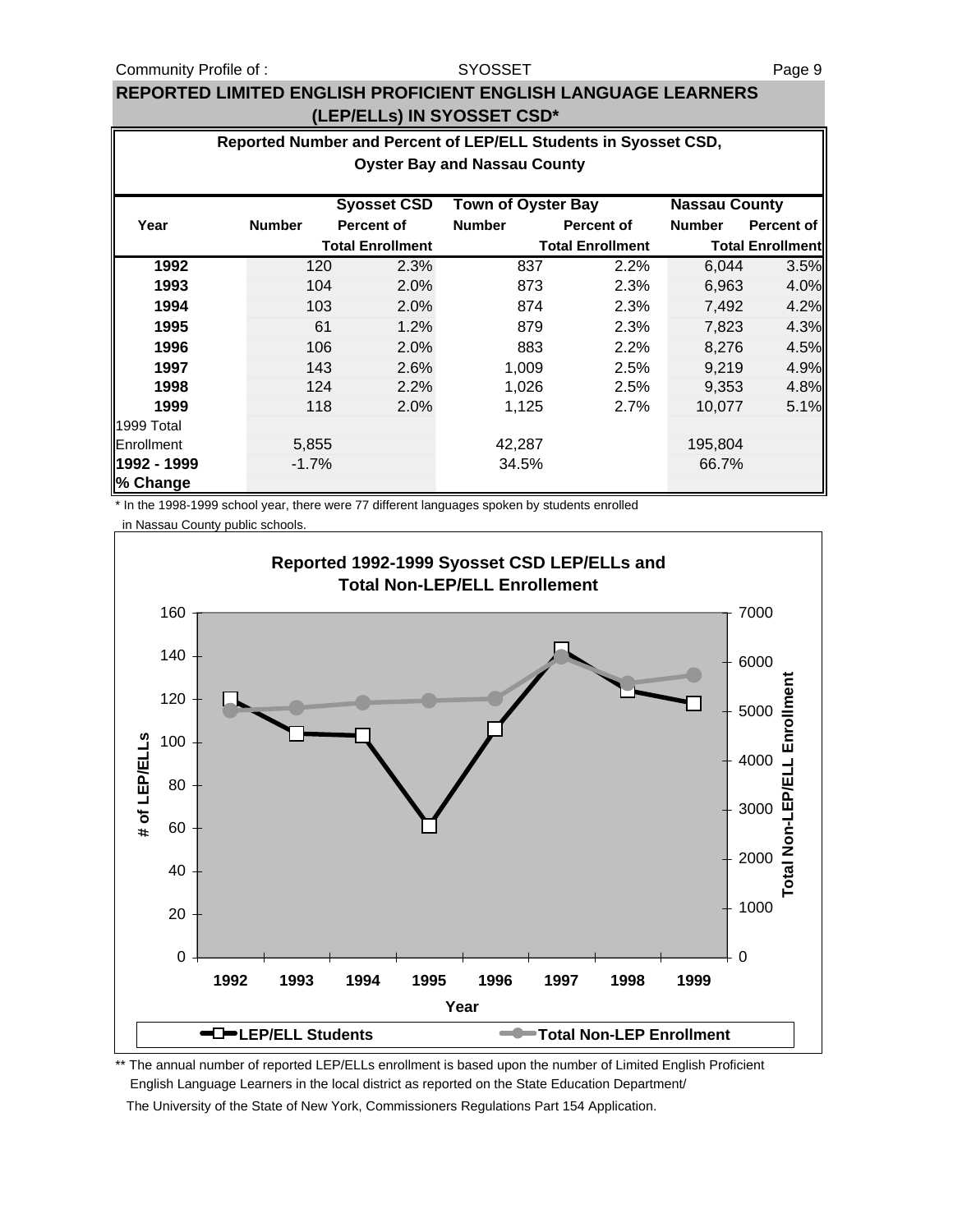Community Profile of : SYOSSET And Development of the Page 10

| Dropout Percents in Syosset CSD, Town of Oyster Bay, and Nassau County |                |                       |          |                  |                                                       |          |  |
|------------------------------------------------------------------------|----------------|-----------------------|----------|------------------|-------------------------------------------------------|----------|--|
|                                                                        |                |                       |          |                  |                                                       |          |  |
|                                                                        |                |                       |          |                  | DROPOUT NUMBERS & PERCENTS OF HIGH SCHOOL ENROLLMENT* |          |  |
| Year                                                                   |                | District-# District-% | Town-#** | $\frac{96**}{8}$ | County-#                                              | <u>%</u> |  |
|                                                                        |                |                       |          |                  |                                                       |          |  |
| 1987                                                                   | 19             | 1.0                   | 260      | 1.8              | 1284                                                  | 2.0      |  |
| 1988                                                                   | 26             | 1.4                   | 267      | 2.1              | 1177                                                  | 2.0      |  |
| 1989                                                                   | 2              | 0.1                   | 160      | 1.3              | 932                                                   | 1.7      |  |
| 1990                                                                   | 4              | 0.2                   | 114      | 1.0              | 759                                                   | 1.4      |  |
| 1991                                                                   | $\Omega$       | 0.0                   | 71       | 0.6              | 613                                                   | 1.2      |  |
| 1992                                                                   | 0              | 0.0                   | 81       | 0.7              | 654                                                   | 1.2      |  |
| 1993                                                                   |                | 0.4                   | 69       | 0.6              | 630                                                   | 1.2      |  |
| 1994                                                                   | $\overline{2}$ | 0.1                   | 52       | 0.5              | 724                                                   | 1.4      |  |
| 1995                                                                   | 5              | 0.3                   | 67       | 0.6              | 531                                                   | 1.0      |  |
| 1996                                                                   | 2              | 0.1                   | 80       | 0.7              | 477                                                   | 0.9      |  |
| 1997                                                                   | 6              | 0.4                   | 58       | 0.5              | 479                                                   | 0.9      |  |
| 1998                                                                   | 5              | 0.3                   | 85       | 0.8              | 489                                                   | 0.9      |  |

\*Dropout Rate = Dropouts divided by 9-12 grade enrollment including ungraded secondary enrollment. A dropout

is defined as any pupil who left school prior to graduation & did not enter another school or program leading to a GED.



\*\*Town data based on a weighted average of communities which are fully or partially located within town boundaries.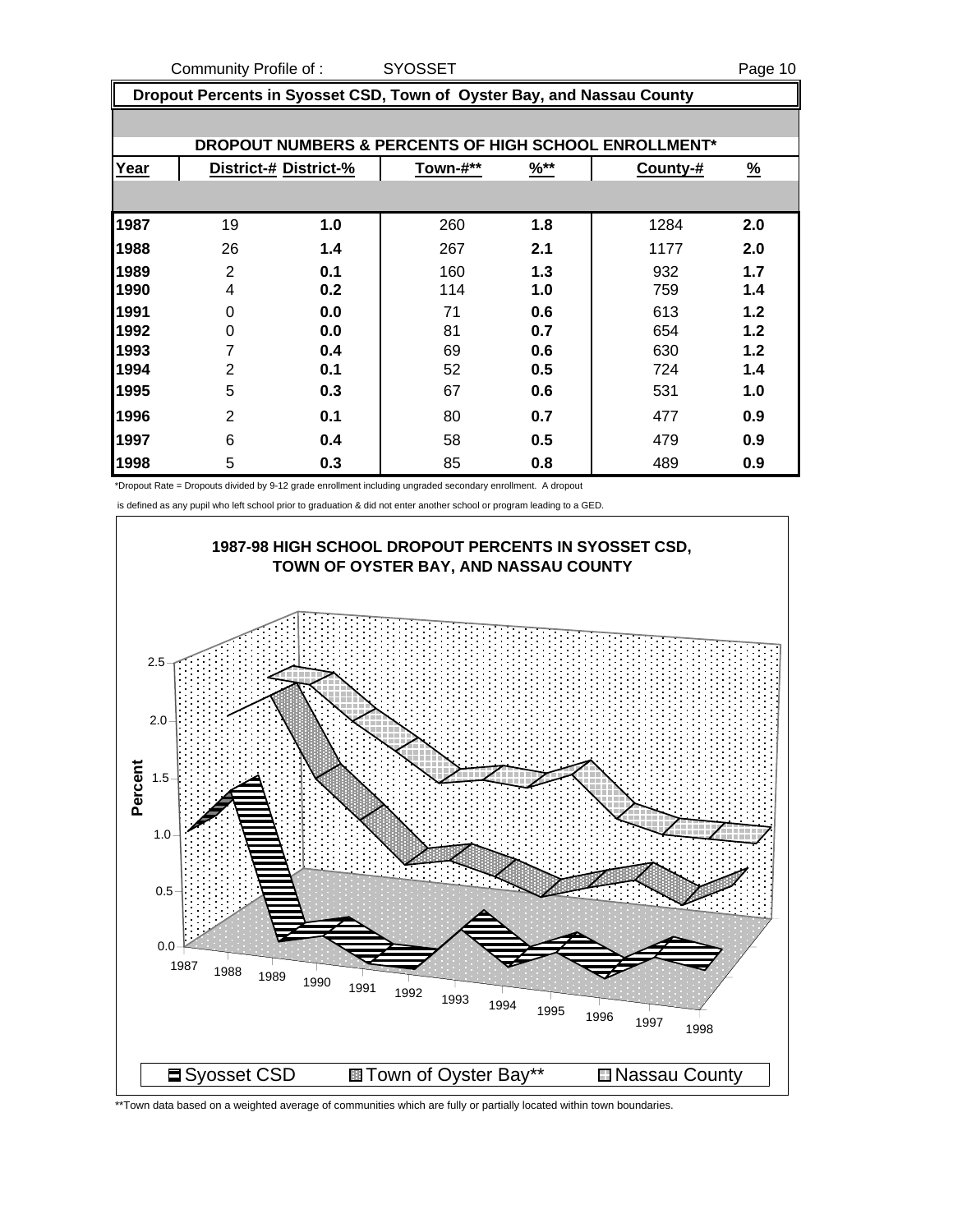0

50

100

| Nassau County and New York State*     |                |           |                                  |           |               |                       |  |
|---------------------------------------|----------------|-----------|----------------------------------|-----------|---------------|-----------------------|--|
|                                       | <b>Syosset</b> |           | <b>Nassau County</b>             |           |               | <b>New York State</b> |  |
|                                       |                | Fertility |                                  | Fertility |               | Fertility             |  |
| Year                                  | Births**       | Rate      | <b>Births</b>                    | Rate      | <b>Births</b> | Rate                  |  |
| 1982                                  | 230            | 40.9      | 14,342                           | 49.0      | 246,889       | 59.6                  |  |
| 1983                                  | 227            | 40.5      | 14,541                           | 49.8      | 248,222       | 59.6                  |  |
| 1984                                  | 216            | 38.7      | 14,758                           | 50.6      | 250,436       | 59.9                  |  |
| 1985                                  | 216            | 38.9      | 15,247                           | 52.3      | 258,826       | 61.6                  |  |
| 1986                                  | 225            | 40.6      | 15,567                           | 53.5      | 263,045       | 62.3                  |  |
| 1987                                  | 241            | 43.9      | 16,504                           | 56.8      | 271,355       | 64.0                  |  |
| 1988                                  | 254            | 46.5      | 17,072                           | 58.8      | 279,976       | 65.8                  |  |
| 1989                                  | 263            | 48.3      | 17,700                           | 61.1      | 290,528       | 67.9                  |  |
| 1990                                  | 263            | 48.5      | 18,180                           | 62.8      | 297,468       | 69.3                  |  |
| 1991                                  | 257            | 47.5      | 17,864                           | 62.2      | 292,523       | 68.1                  |  |
| 1992                                  | 261            | 49.2      | 18,065                           | 63.3      | 287,531       | 67.2                  |  |
| 1993                                  | 246            | 47.5      | 17,931                           | 63.2      | 282,377       | 66.3                  |  |
| 1994                                  | 250            | 48.4      | 17,903                           | 64.6      | 277,945       | 65.6                  |  |
| 1995                                  | 253            | 49.2      | 18,084                           | 66.0      | 271,042       | 64.3                  |  |
| 1996                                  | 268            | 53.2      | 17,722                           | 63.8      | 263,611       | 63.0                  |  |
| 1997                                  | 268            | 54.2      | 17,100                           | 62.0      | 256,976       | 61.8                  |  |
| 300                                   |                |           | 1982 - 1997 Syosset Total Births |           |               |                       |  |
| 250<br>200<br>Number of Births<br>150 |                |           | r<br>YV                          | WVVWV     |               |                       |  |

# 1982-97 Total Births and Fertility Rates For Syosset 11791

\* Fertility rate based on live births per 1,000 female population 15-44. Data for 1990-97 reflect zip code boundaries. Data for prior years reflect the local community as comprised by census tracts.

1982 1983 1984 1985 1986 1987 1988 1989 1990 1991 1992 1993 1994 1995 1996 1997 **Year**

\*\* The number of births to mothers in the Syosset area is a three year "running" average for all years. Source: Nassau County & New York State Departments of Health.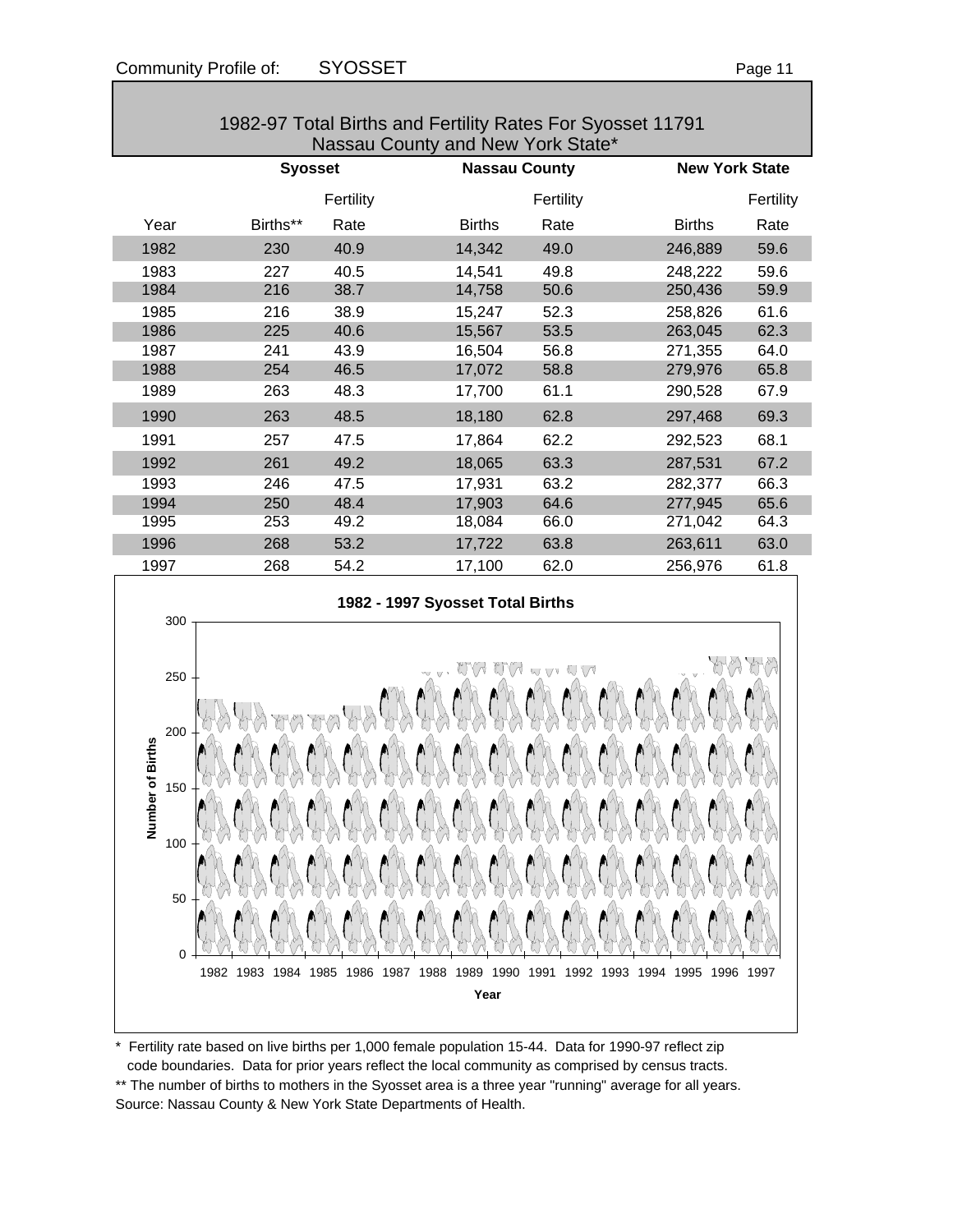| c<br>ـ،<br>۰. |  |
|---------------|--|
|               |  |

| 1984-97 Births To Teen Mothers and Fertility Rates     |                      |           |                      |           |               |                       |  |
|--------------------------------------------------------|----------------------|-----------|----------------------|-----------|---------------|-----------------------|--|
| For Syosset 11791*, Nassau County and New York State** |                      |           |                      |           |               |                       |  |
|                                                        | <b>Syosset</b>       |           | <b>Nassau County</b> |           |               | <b>New York State</b> |  |
|                                                        | Teen                 | Fertility |                      | Fertility |               | Fertility             |  |
| Year                                                   | <b>Births</b>        | Rate      | <b>Births</b>        | Rate      | <b>Births</b> | Rate                  |  |
| 1984                                                   | 1                    | 0.6       | 668                  | 12.2      | 25,658        | 35.7                  |  |
| 1985                                                   | 1                    | 0.7       | 711                  | 13.4      | 25.470        | 36.4                  |  |
| 1986                                                   | 1                    | 1.1       | 685                  | 13.4      | 25,134        | 37.0                  |  |
| 1987                                                   |                      | 0.7       | 677                  | 13.8      | 25,080        | 38.0                  |  |
| 1988                                                   | $\blacktriangleleft$ | 0.8       | 663                  | 14.1      | 25,861        | 40.3                  |  |
| 1989                                                   | 1                    | 0.8       | 679                  | 15.0      | 26,593        | 42.7                  |  |
| 1990                                                   | 1                    | 0.9       | 674                  | 15.6      | 26,553        | 44.0                  |  |
| 1991                                                   | 1                    | 1.2       | 672                  | 16.0      | 26,216        | 44.1                  |  |
| 1992                                                   | 1                    | 1.6       | 629                  | 15.1      | 25,330        | 43.4                  |  |
| 1993                                                   |                      | 1.2       | 700                  | 18.4      | 25,515        | 44.3                  |  |
| 1994                                                   | 1                    | 1.1       | 682                  | 18.2      | 25,852        | 45.3                  |  |
| 1995                                                   |                      | 0.7       | 668                  | 18.0      | 24,805        | 43.6                  |  |
| 1996                                                   | 1                    | 1.2       | 637                  | 15.8      | 23,864        | 41.8                  |  |
| 1997                                                   | 1                    | 1.2       | 561                  | 13.9      | 22,185        | 38.5                  |  |



\* The number of birth to teen mothers in the Syosset area is a three year "running" average for all years.

\*\* Fertility rate based on live births per 1,000 female population 15-19. Data for 1990-97 reflect zip code boundaries. Data for prior years reflect the local community as comprised by census tracts. Source: Nassau County & New York State Departments of Health.